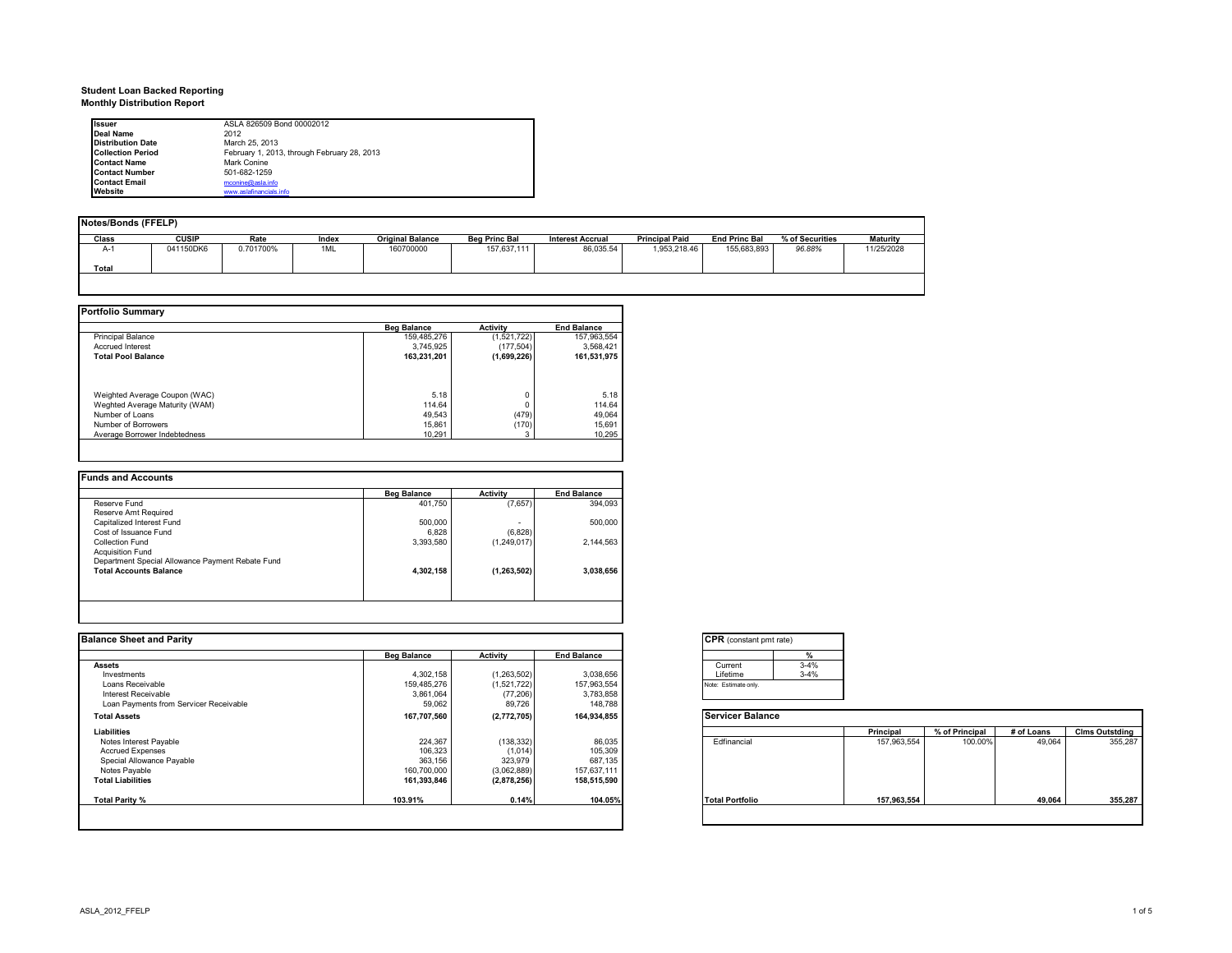## **Student Loan Backed Reporting Monthly Distribution Report**

#### **Portfolio by Loan Status**

| ortiono by Loan Status  |                  |        |             |             |                |         |            |        |             |        |
|-------------------------|------------------|--------|-------------|-------------|----------------|---------|------------|--------|-------------|--------|
|                         | # of Loans       |        | Principal   |             | % of Principal |         | <b>WAC</b> |        | <b>WARM</b> |        |
|                         | <b>Beginning</b> | Endina | Beginning   | Endina      | Beginning      | Endina  | Beainnina  | Endina | Beginning   | Endina |
| In School               | 2,389            | 2,188  | 7,411,705   | 6,809,833   | 4.65%          | 4.31%   | 5.79       | 5.78   | 119.96      | 119.92 |
| Grace                   | 907              | 874    | 2,649,751   | 2,547,452   | 1.66%          | 1.61%   | 5.86       | 5.83   | 119.27      | 119.52 |
| Repayment               |                  |        |             |             |                |         |            |        |             |        |
| Current                 | 22,371           | 23,195 | 66.407.463  | 69,236,804  | 41.64%         | 43.83%  | 5.35       | 5.37   | 115.48      | 114.88 |
| 31-60 Days Delinquent   | 2,247            | 1,449  | 7,835,532   | 4,728,314   | 4.91%          | 2.99%   | 5.41       | 5.18   | 117.07      | 115.53 |
| 61-90 Days Delinquent   | 1,066            | 1,540  | 3,479,465   | 5,503,473   | 2.18%          | 3.48%   | 5.19       | 5.38   | 122.12      | 119.21 |
| 91-120 Days Delingent   | 1,138            | 567    | 3,821,319   | 1,855,004   | 2.40%          | 1.17%   | 5.24       | 5.38   | 114.81      | 115.40 |
| 121-180 Days Delinquent | 1,411            | 1,379  | 4,865,538   | 4,717,879   | 3.05%          | 2.99%   | 5.10       | 5.08   | 126.18      | 118.82 |
| 181-270 Days Delinquent | 1,350            | 1,268  | 4,493,481   | 4,114,912   | 2.82%          | 2.60%   | 5.12       | 5.08   | 119.01      | 120.26 |
| 271+ Days Delinquent    | 254              | 467    | 814,850     | 1,573,417   | 0.51%          | 1.00%   | 4.85       | 5.16   | 114.20      | 112.61 |
| <b>Total Repayment</b>  | 29,837           | 29,865 | 91.717.647  | 91,729,804  | 57.51%         | 58.07%  | 5.32       | 5.33   | 116.57      | 115.59 |
| Forbearance             | 5,728            | 5,646  | 22,873,873  | 22,712,035  | 14.34%         | 14.38%  | 5.27       | 5.25   | 118.99      | 122.92 |
| Deferment               | 10,581           | 10,398 | 34,456,136  | 33,816,979  | 21.60%         | 21.41%  | 5.12       | 5.12   | 117.59      | 117.20 |
| Claims in Progress      | 101              | 93     | 376,164     | 347,451     | 0.24%          | 0.22%   | 4.99       | 4.93   | 113.33      | 112.00 |
| <b>Claims Denied</b>    |                  |        |             |             |                |         |            |        |             |        |
| <b>Total Portfolio</b>  | 49,543           | 49,064 | 159,485,276 | 157,963,554 | 100.00%        | 100.00% | 5.30       | 5.30   | 117.33      | 117.23 |
|                         |                  |        |             |             |                |         |            |        |             |        |

| <b>Delinguency Status</b> |  |
|---------------------------|--|

|                              | # of Loans |        | Principal        |            | % of Principal |         | <b>WAC</b>       |        |                  | <b>WARM</b> |  |
|------------------------------|------------|--------|------------------|------------|----------------|---------|------------------|--------|------------------|-------------|--|
|                              | Beainnina  | Endina | <b>Beginning</b> | Endina     | Beainnina      | Endina  | <b>Beginning</b> | Endina | <b>Beginning</b> | Endina      |  |
| Current                      | 22.371     | 23,195 | 66,407,463       | 69,236,804 | 72.40%         | 75.48%  | 5.35             | 5.37   | 115.48           | 114.88      |  |
| 31-60 Days Delinquent        | 2.247      | 1.449  | 7,835,532        | 4,728,314  | 8.54%          | 5.15%   | 5.41             | 5.18   | 117.07           | 115.53      |  |
| 61-90 Days Delinquent        | 1,066      | 1,540  | 3,479,465        | 5,503,473  | 3.79%          | 6.00%   | 5.19             | 5.38   | 122.12           | 119.21      |  |
| 91-120 Days Delingent        | 1,138      | 567    | 3,821,319        | 1,855,004  | 4.17%          | 2.02%   | 5.24             | 5.38   | 114.81           | 115.40      |  |
| 121-180 Days Delinguent      | 1.411      | 1,379  | 4,865,538        | 4,717,879  | 5.30%          | 5.14%   | 5.10             | 5.08   | 126.18           | 118.82      |  |
| 181-270 Days Delinguent      | 1,350      | 1,268  | 4,493,481        | 4,114,912  | 4.90%          | 4.49%   | 5.12             | 5.08   | 119.01           | 120.26      |  |
| 271+ Days Delinquent         | 254        | 467    | 814,850          | 1,573,417  | 0.89%          | 1.72%   | 4.85             | 5.16   | 114.20           | 112.61      |  |
| Total Portfolio in Repavment | 29,837     | 29,865 | 91,717,647       | 91,729,804 | 100.00%        | 100.00% | 5.32             | 5.33   | 116.57           | 115.59      |  |

| Portfolio by Loan Type           |                  |        |                  |             |                  |         |                  |        |             |        |
|----------------------------------|------------------|--------|------------------|-------------|------------------|---------|------------------|--------|-------------|--------|
|                                  | # of Loans       |        | Principal        |             | % of Principal   |         | <b>WAC</b>       |        | <b>WARM</b> |        |
|                                  | <b>Beginning</b> | Endina | <b>Beginning</b> | Endina      | <b>Beainning</b> | Endina  | <b>Beginning</b> | Endina | Beainnina   | Endina |
| Subsidized Consolidation Loans   |                  |        |                  |             |                  |         |                  |        |             |        |
| Unsubsidized Consolidation Loans |                  |        |                  |             |                  |         |                  |        |             |        |
| Subsidized Stafford Loans        | 27.497           | 27.249 | 75,289,864       | 74.527.231  | 47.21%           | 47.18%  | 5.16             | 5.16   | 115.86      | 115.76 |
| Unsubsidized Stafford Loans      | 20,174           | 19.984 | 76,994,136       | 76.372.689  | 48.28%           | 48.35%  | 5.21             | 5.22   | 121.33      | 121.20 |
| PLUS/GradPLUS Loans              | 1,872            | 1,831  | 7.201.276        | 7,063,634   | 4.52%            | 4.47%   | 7.72             | 7.74   | 89.94       | 89.77  |
| SLS Loans                        |                  |        |                  |             |                  |         |                  |        |             |        |
| <b>Total Portfolio</b>           | 49,543           | 49.064 | 159.485.276      | 157.963.554 | 100.00%          | 100.00% | 5.30             | 5.30   | 117.33      | 117.23 |

| Portfolio by Program Type                  |            |        |               |             |                |         |            |        |             |        |
|--------------------------------------------|------------|--------|---------------|-------------|----------------|---------|------------|--------|-------------|--------|
|                                            | # of Loans |        | Principal     |             | % of Principal |         | <b>WAC</b> |        | <b>WARM</b> |        |
|                                            | Beainnina  | Endina | Beainnina     | Endina      | Beainnina      | Endina  | Beainnina  | Endina | Beainnina   | Endina |
| Graduate / 4-Year Loans                    | 38,106     | 37,728 | 129, 337, 848 | 127,995,607 | 81.10%         | 81.03%  | 5.30       | 5.30   | 118.29      | 118.18 |
| 2-Year Loans                               | 10,425     | 10,338 | 27,772,573    | 27,625,958  | 17.41%         | 17.49%  | 5.30       | 5.31   | 113.24      | 113.17 |
| Proprietary / Technical / Vocational Loans | 1,010      | 996    | 2,371,372     | 2,338,549   | 1.49%          | 1.48%   | 5.34       | 5.33   | 113.08      | 112.94 |
| Unknown (Consolidation) Loans              |            |        |               |             |                |         |            |        |             |        |
| Other Loans                                |            |        | 3,483         | 3,440       | 0.0022%        | 0.0022% | 6.80       | 6.80   | 82.47       | 82.62  |
| <b>Total Portfolio</b>                     | 49,543     | 49,064 | 159,485,276   | 157,963,554 | 100.00%        | 100.00% | 5.30       | 5.30   | 117.33      | 117.23 |
|                                            |            |        |               |             |                |         |            |        |             |        |

| # of Loans |        | <b>Principal</b> |             | % of Principal |         |
|------------|--------|------------------|-------------|----------------|---------|
| Beginning  | Endina | Beainnina        | Endina      | Beainnina      | Endina  |
| 28,610     | 28,330 | 102,652,964      | 101,792,301 | 64.37%         | 64.44%  |
| 20,933     | 20.734 | 56.832.312       | 56.171.252  | 35.63%         | 35.56%  |
| 20,933     | 20,734 | 56,832,312       | 56,171,252  | 35.63%         | 35.56%  |
|            |        |                  |             |                |         |
| 49.543     | 49.064 | 159.485.276      | 157.963.554 | 100.00%        | 100.00% |
|            |        |                  |             |                |         |
|            |        |                  |             |                |         |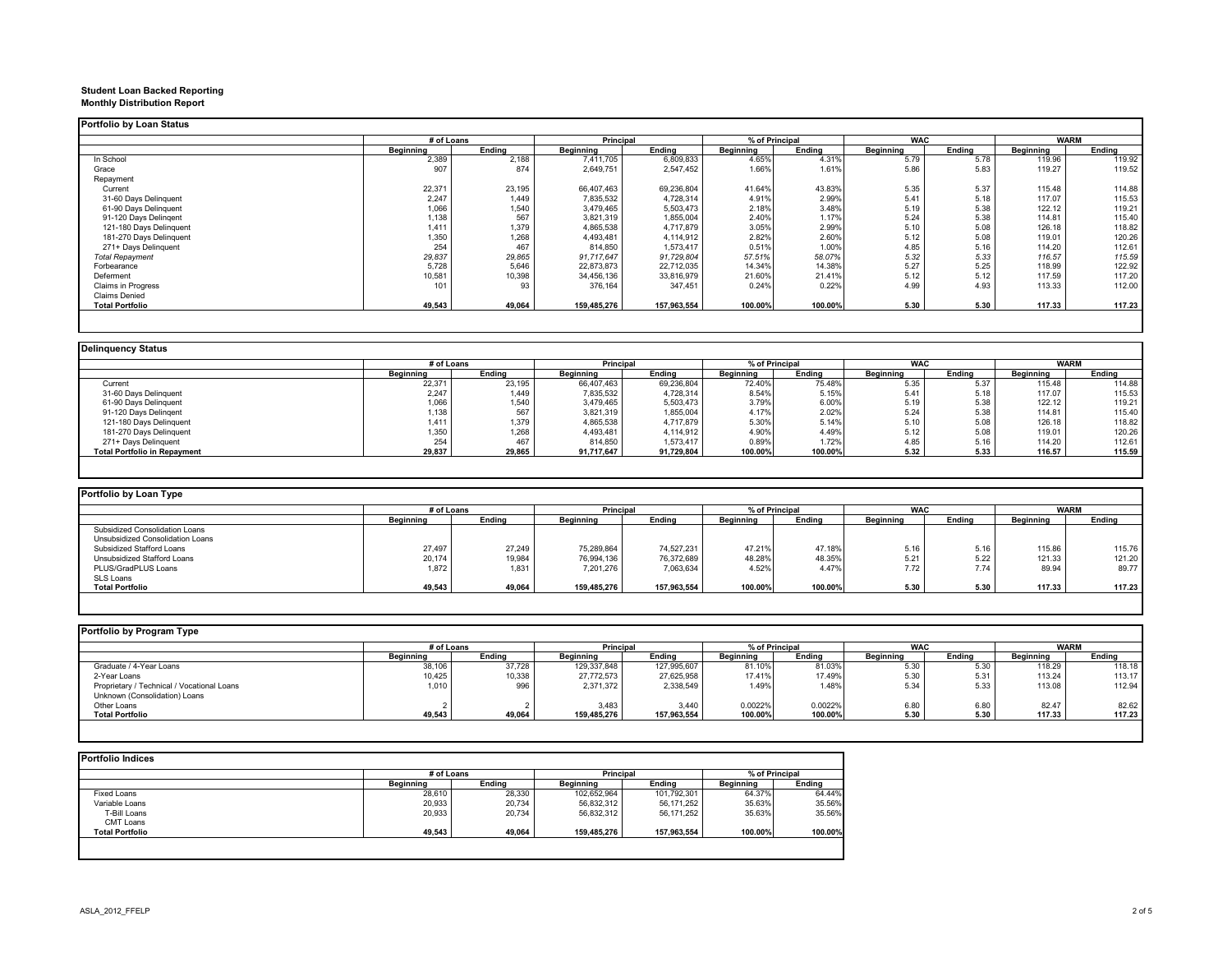**Distribution Date Collection Period**

March 25, 2013 February 1, 2013, through February 28, 2013

### **Collection Activity**

| <b>Collection Account</b>                                                                     | as of 2/28/2013 |
|-----------------------------------------------------------------------------------------------|-----------------|
| Beginning Balance - February 1, 2013                                                          | 3,393,580       |
| <b>Collection Amount Received</b>                                                             | 2,131,158       |
| Recoveries                                                                                    |                 |
| Reserve Account                                                                               |                 |
| <b>Excess of Required Reserve Account</b>                                                     |                 |
| Transfer from Reserve Fund (to meet DSR Fund requirement)                                     | 7,657           |
| Interest on Investment Earnings                                                               | 262             |
| Transfer from Cost of Issuance Fund (per Section 5.07 of the indenture)                       | 6,825           |
| Payments from Guarantor                                                                       |                 |
| Prior Quarter's Allocations or Adjustments                                                    |                 |
| Prepayments                                                                                   |                 |
| Special Allowance Payable to the Department of Education                                      |                 |
| <b>Consolidation Rebate Fees</b>                                                              |                 |
| Transfer from Capitalized Interest Fund                                                       |                 |
| Principlal payments, interest payments, administration fees, servicing fees, and trustee fees | (3,394,919)     |
| Transfer to Department Rebate Fund                                                            |                 |
| <b>Total Available Funds</b>                                                                  | 2,144,563       |

| <b>Fees Due for Current Period</b> | as of 2/28/2013 |
|------------------------------------|-----------------|
| Indenture Trustee Fees             |                 |
| <b>Servicing Fees</b>              | 92,145          |
| <b>Administration Fees</b>         | 13,164          |
| Late Fees                          |                 |
| <b>Other Fees</b>                  |                 |
| <b>Total Fees</b>                  | 105.309         |

| Cumulative Default Rate                                                                             | as of 2/28/2013  |
|-----------------------------------------------------------------------------------------------------|------------------|
|                                                                                                     |                  |
| Current Period Defaults (\$)                                                                        | 867,004.93       |
| Cumulative Defaults (\$)                                                                            | 1,681,938.77     |
| Cumulative Default (% of original pool balance)                                                     | 1.05%            |
| Cumulative Default (% of cumulative entered repayment balance) <sup>a</sup>                         | 1.13%            |
| Current Period Payments (Recoveries) from Guarantor (\$)                                            | 14,722.05        |
| Current Period Borrower Recoveries (\$)                                                             | n/a              |
| Cumulative Recoveries (\$) <sup>b</sup>                                                             | \$<br>538,664.10 |
| <b>Cumulative Recovery Rate (%)</b>                                                                 | 32.03%           |
| Cumulative Net Loss Rate (%)                                                                        | 0.71%            |
| Servicer Reject Rate (FFELP) (%)                                                                    |                  |
| Cumulative Servicer Reject Rate (FFELP) (%)                                                         |                  |
| Repayment balance includes all repayment loans with the exception of balances in claim status<br>a) |                  |
| Cumulative Recoveries includes 97% of claims in progress balances<br>b)                             |                  |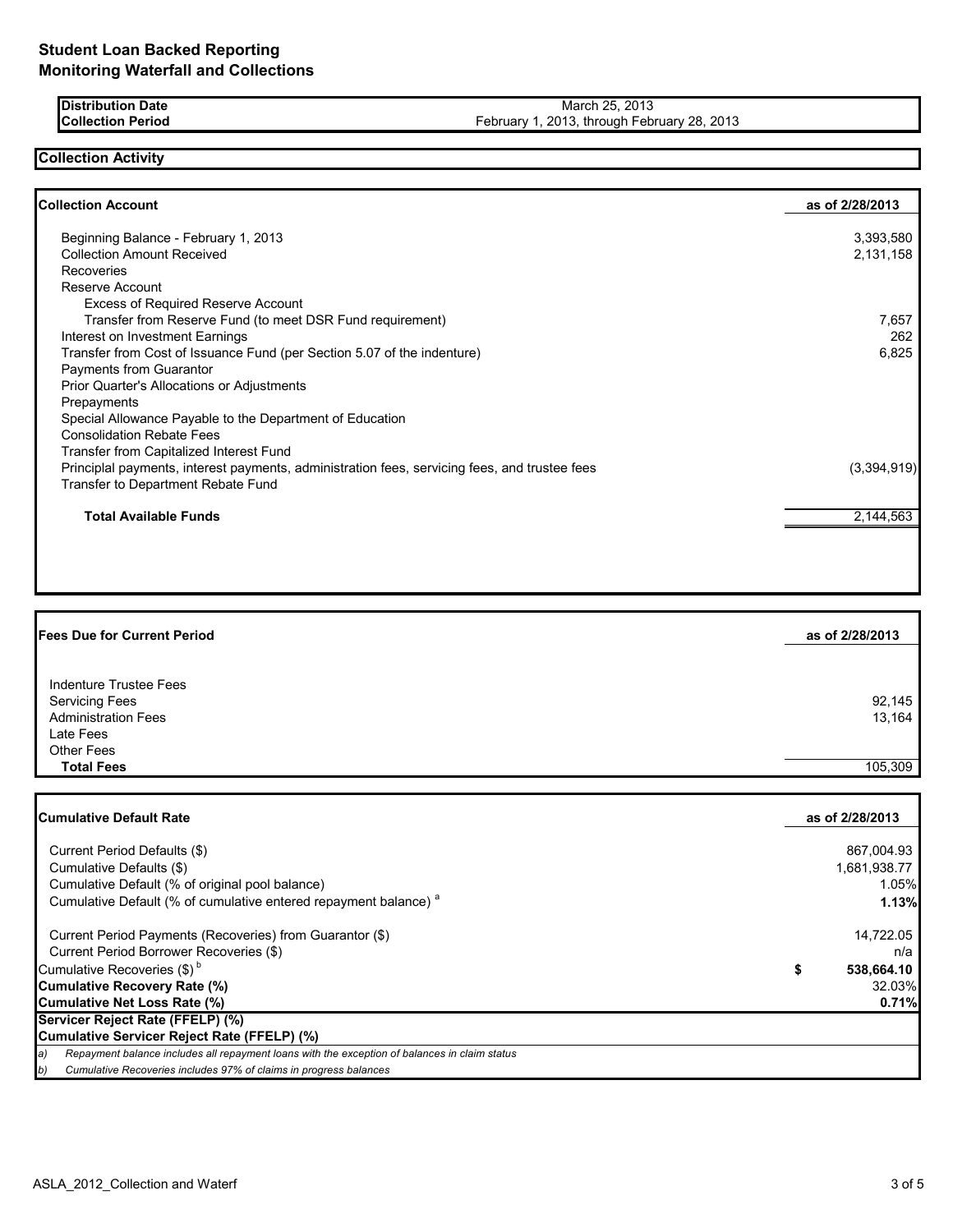# **Waterfall Activity**

| <b>Waterfall for Distribution</b>                                                         | <b>Amount Due</b> | <b>Amount Remaining</b> |
|-------------------------------------------------------------------------------------------|-------------------|-------------------------|
| <b>Total Available Funds</b>                                                              |                   | 2,144,563               |
| <b>First:</b> Payments required under any applicable Joint Sharing Agreement              |                   |                         |
| <b>Second: Trustee Fees</b>                                                               |                   |                         |
| <b>Third:</b> Servicing Fees and Backup Servicing Fees                                    | 92,145            | 2,052,418               |
| <b>Fourth: Administration Fees</b>                                                        | 13,164            | 2,039,254               |
| <b>Fifth: Noteholder Interest</b>                                                         | 86,036            | 1,953,218               |
| Sixth: Reinstate the balance of the Reserve Fund up to the Specified Reserve Fund Balance |                   |                         |
| Seventh: Noteholder Principal, until paid in full                                         | 1,953,218         | (0)                     |
|                                                                                           |                   |                         |

| <b>Principal and Interest Distributions</b>    | Class A-1                |
|------------------------------------------------|--------------------------|
| Quarterly Interest Due                         | 86,036                   |
| Quarterly Interest Paid                        | 86,036                   |
| <b>Interest Shortfall</b>                      |                          |
| Interest Carryover Due                         | $\overline{\phantom{0}}$ |
| Interest Carryover Paid                        | ۰.                       |
| Interest Carryover                             |                          |
| <b>Quarterly Principal Distribution Amount</b> | 1,953,218                |
| Quarterly Principal Paid                       | 1,953,218                |
| Shortfall                                      |                          |
| <b>Total Distribution Amount</b>               | 2,039,254                |
|                                                |                          |